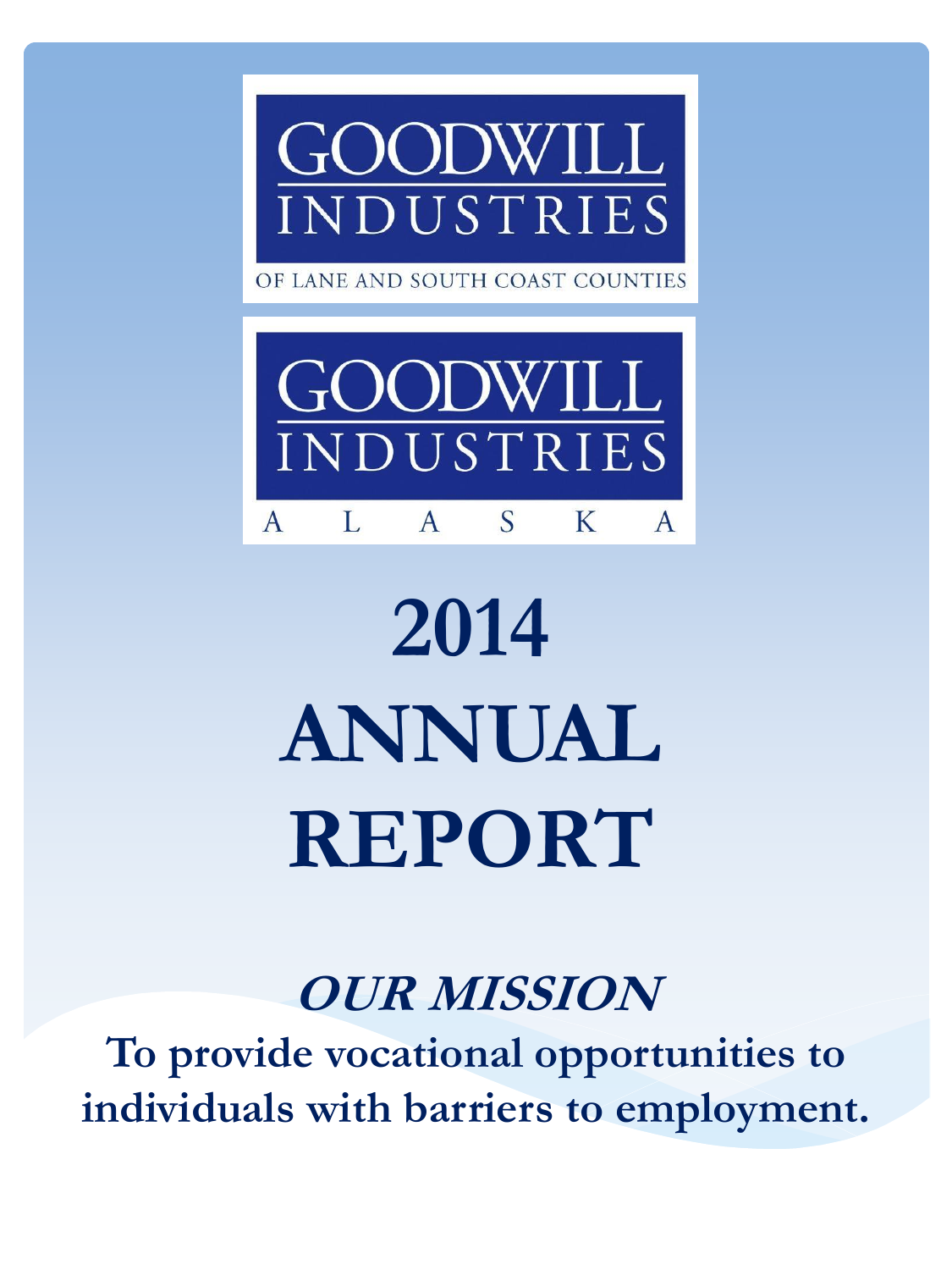

# SERVICES

## **Job Connections**

Open to the public, Job Connections is a free job search and referral program designed to help participants find a job outside Goodwill that fits their needs and abilities. 5,860

## **Goodwill Retail Training Centers**

Goodwill's Retail Training Centers provide opportunities for individual's to gain skills and learn more about work in an integrated and competitive environment.

### **I/DD Employment & Training**

Provides integrated, paid, on-the-job training and classroom activities designed to assist individuals with developmental disabilities gain skills and become more successful in a community job. 184

#### **DHS Self Sufficiency Supported Work**

Individuals gain positive work experience in a supportive environment. 283

#### **Vocational Rehabilitation Services**

Offers job development, job preparation, retention, assessment and work adjustment to individuals. 126

#### **Prosperity Program**

Provides financial wellness planning, banking and higher education assistance. 272

#### **Other Services**

Volunteer, Internships, Tax Aide through AARP. 1,235

## **TOTAL SERVED 7,960**

**People Served**

7 R I

K

A

S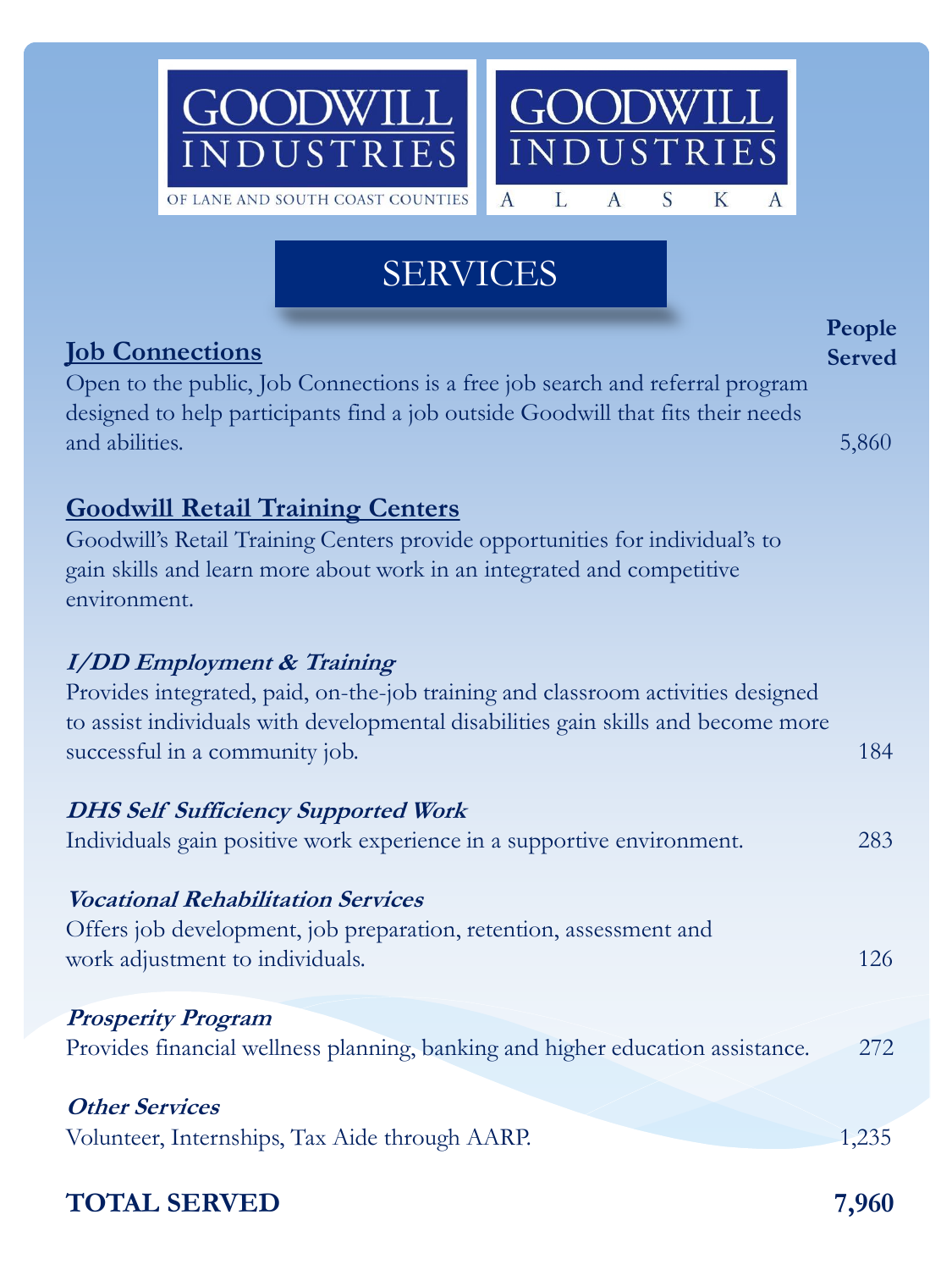

# *Your donations change lives.*

|                                             | People<br><b>Served</b> |
|---------------------------------------------|-------------------------|
| Unemployed/Dislocated Worker                | 5,032                   |
| <b>Welfare Recipient</b>                    | 2,559                   |
| Working Poor/Incumbent Worker/Underemployed | 1,863                   |
| Offenders/Ex-Offenders                      | 1,699                   |
| Homeless                                    | 1,053                   |
| Other Disadvantaging Condition              | 896                     |
| Older Workers                               | 877                     |
| Lack of GED/High School Equivalency         | 743                     |
| Unknown or Unreported Barrier               | 367                     |
| At-Risk Youth                               | 246                     |
| Psychiatric and/or Emotional Disability     | 225                     |
| Other Physical Disability                   | 178                     |
| Lack of Literacy                            | 150                     |
| Developmental Disability                    | 149                     |
| Non-English Speaking                        | 140                     |
| Learning Disability                         | 87                      |
| Neurological Disability                     | 62                      |
| <b>Other Disabling Condition</b>            | 41                      |
| <b>Chemical Disability</b>                  | 35                      |
| Autism                                      | 30                      |
| Deafness or Other Hearing Impairment        | 25                      |
| Blindness or Other Visual Impairment        | 11                      |

\**An individual may qualify in one or more of the above categories.*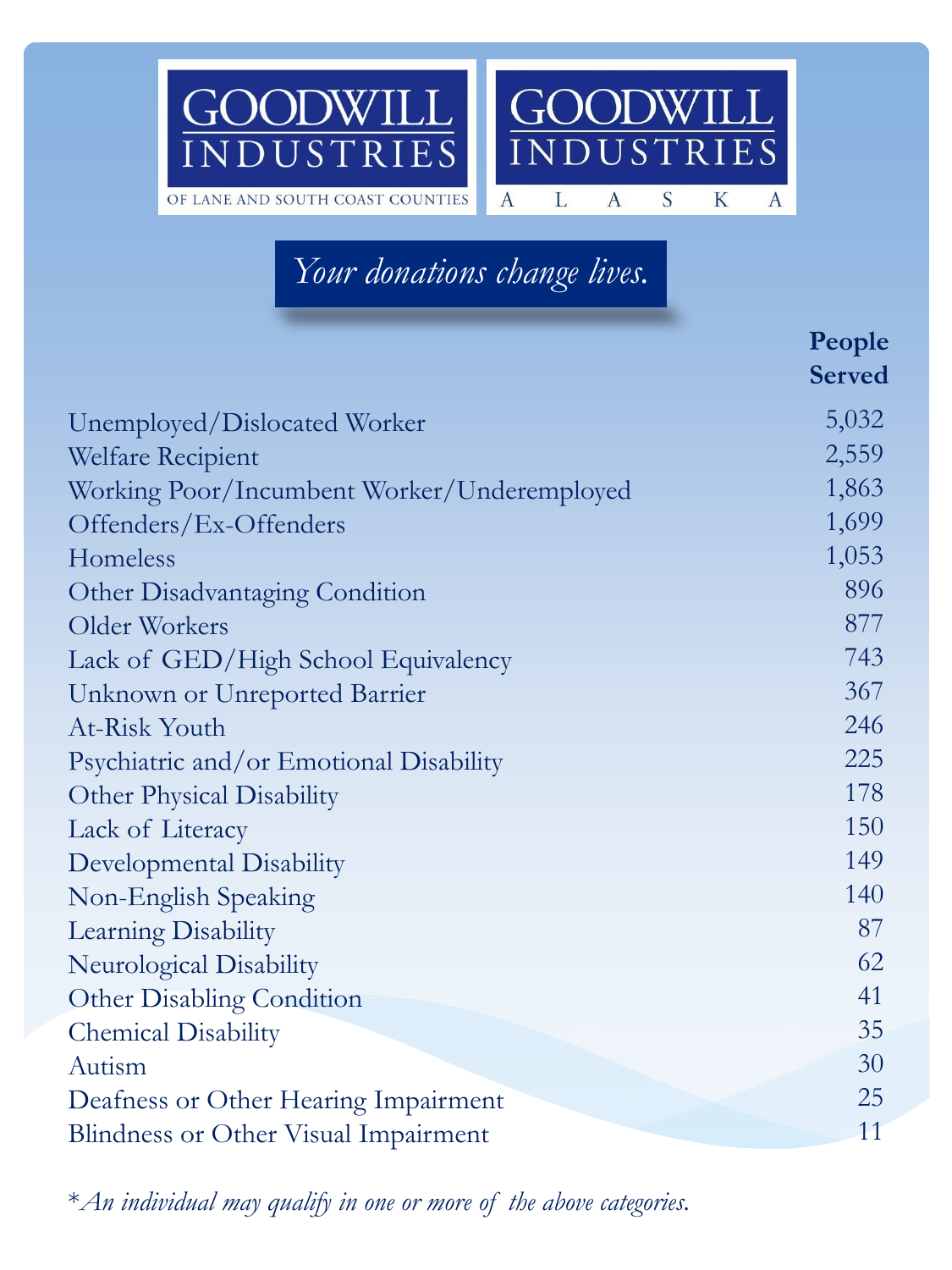

# FINANCIALS

## **What Our Community Provided to Goodwill**

| <b>Community Training Sales</b>       | \$16,075,859 |
|---------------------------------------|--------------|
| <b>Donated Goods Inventory</b>        | \$4,229,829  |
| <b>Vocational Rehabilitation Fees</b> | \$1,741,386  |
| Other Income                          | \$666,555    |
| Fundraising                           | \$53,092     |
| <b>Industrial Services</b>            | \$10,769     |
| <b>TOTAL</b>                          | \$22,777,490 |

## **What Goodwill Returned to Our Community**

| Wages                                                  | \$8,160,747  |
|--------------------------------------------------------|--------------|
| Payroll Taxes & Benefits                               | \$1,862,380  |
| <b>TOTAL Payroll Expenses</b>                          | \$10,023,128 |
| Supplies & Services Purchase                           | \$5,841,394  |
| Occupancy (rent, utilities, insurance, interest, etc.) | \$2,068,734  |
| Investment in new Facilities & Equipment               | \$2,059,456  |
| Other Expenses                                         | \$1,531,488  |
| Telephone & Postage                                    | \$512,034    |
| Debt Service                                           | \$517,568    |
| <b>TOTAL</b>                                           | \$22,777,490 |